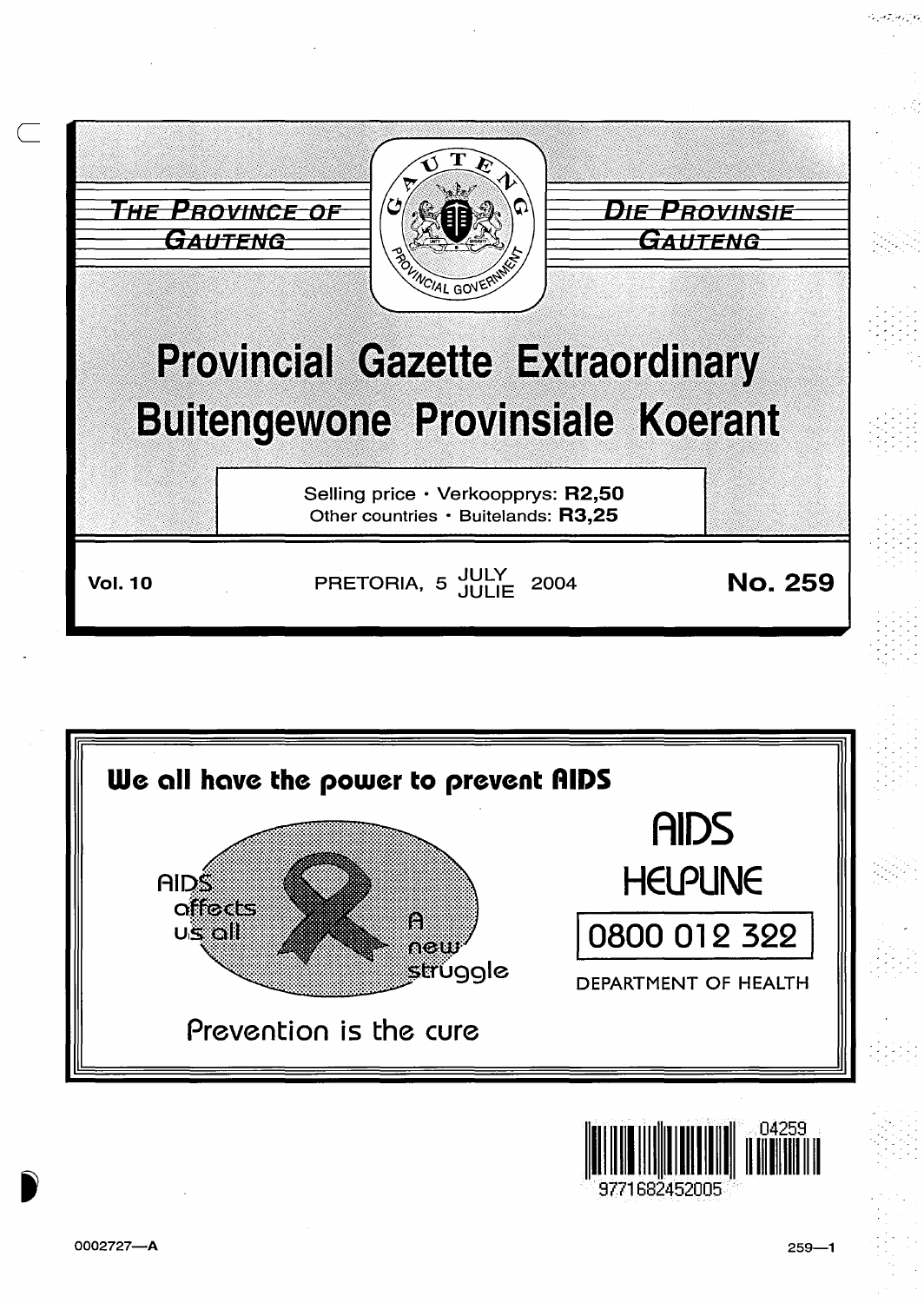# **CONTENTS • INHOUD**

| No.                            |                                                                                                          | Page<br>No. | Gazette<br>No. |
|--------------------------------|----------------------------------------------------------------------------------------------------------|-------------|----------------|
| <b>LOCAL AUTHORITY NOTICES</b> |                                                                                                          |             |                |
| 1320                           | Town-planning and Townships Ordinance (15/1986): Ekurhuleni Metropolitan Municipality: Declaration as an |             | 259            |
| 1321                           |                                                                                                          |             | 259            |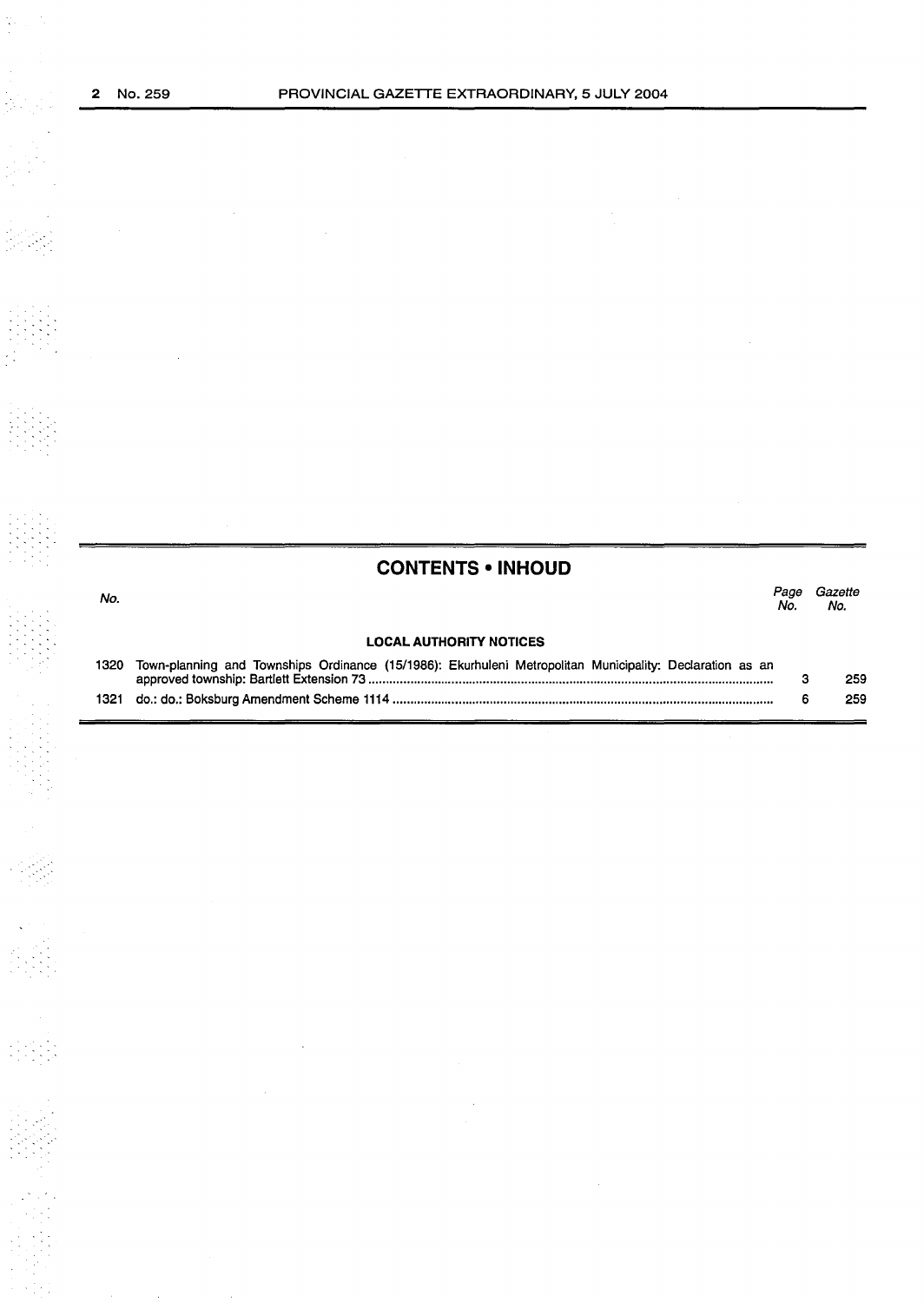#### No.259 3

# LOCAL AUTHORITY NOTICES

## LOCAL AUTHORITY NOTICE 1320

## EKURHULENI METROPOLITAN MUNICIPALITY

### DECLARATION AS APPROVED TOWNSHIP

In terms of Section 103 of the Town Planning and Townships Ordinance, 15 of 1986, the Ekurhuleni Metropolitan Municipality hereby declares Bartlett Extension 73 Township to be an approved township subject to the conditions set out in the schedule hereto.

## **SCHEDULE**

STATEMENT OF THE CONDITIONS UNDER WHICH THE APPLICATION MADE BY PTY PROPS 56 (PROPRIETARY) LIMITED (HEREINAFTER REFERRED TO AS THE OWNER) UNDER THE PROVISIONS OF CHAPTER 3 OF THE TOWN PLANNING AND TOWNSHIPS ORDINANCE, 15 OF 1986, FOR PERMISSION TO ESTABLISH A TOWNSHIP ON PORTION 762 OF THE FARM KLIPFONTEIN 83 IR HAS BEEN GRANTED:

1. CONDITIONS OF ESTABLISHMENT

### 1.1 NAME

The name of the township shall be Bartlett Extension 73.

1.2 DESIGN

The township shall consist of erven and street as indicated on General Plan SG No. 9360/2003.

## 1.3 DISPOSAL OF EXISTING CONDITIONS OF TITLE

All erven shall be subject to existing conditions and servitudes, if any, including the reservation of rights to minerals.

#### 1.4 ENDOWMENT

The township owner shall, in terms of the provisions of Section 98(2) and (3) of the Town Planning and Townships Ordinance, 1986, pay a lump sum endowment of R80 000.00, to the local authority, which amount shall be used by the local authority for the provision of parks and / or open spaces.

Such endowment is payable in terms of the provisions of Section 81 of the said ordinance, read with Section 95 thereof.

No endowment shall be payable for Roads and Stormwater Drainage, however, the township owner / developer will be required to install the external stormwater system in Ridge Road and in Caravelle Road, to the satisfaction of the Directorate: Roads, Transport and Civil Works, to a value equal to the endowment which would be payable as the roads and stormwater endowment (109 288.95) (VAT inclusive and valid till 30 June 2004), instead of paying the endowment.

#### 1.5 ACCESS

Erven 515 to 548: access shall be obtained from a single point along Caravella Road via Erf 549 (internal private road).

A line of no access shall be applicable all along the northern boundaries of Erven 515, 534 to 536 abutting onto Caravella Road.

A line of no access shall be applicable all along the southern boundaries of Erven 523 to 526 abutting onto Ridge Road.

#### 1.6 OBLIGATIONS WITH REGARD TO ESSENTIAL ENGINEERING SERVICES

The township owner shall within such period as the local authority may determine, fulfil his obligations In respect of the provision and the Installation of the systems thereof, as well as the construction of the roads and stormwater drainage system as previously agreed upon between the township owner and the local authority.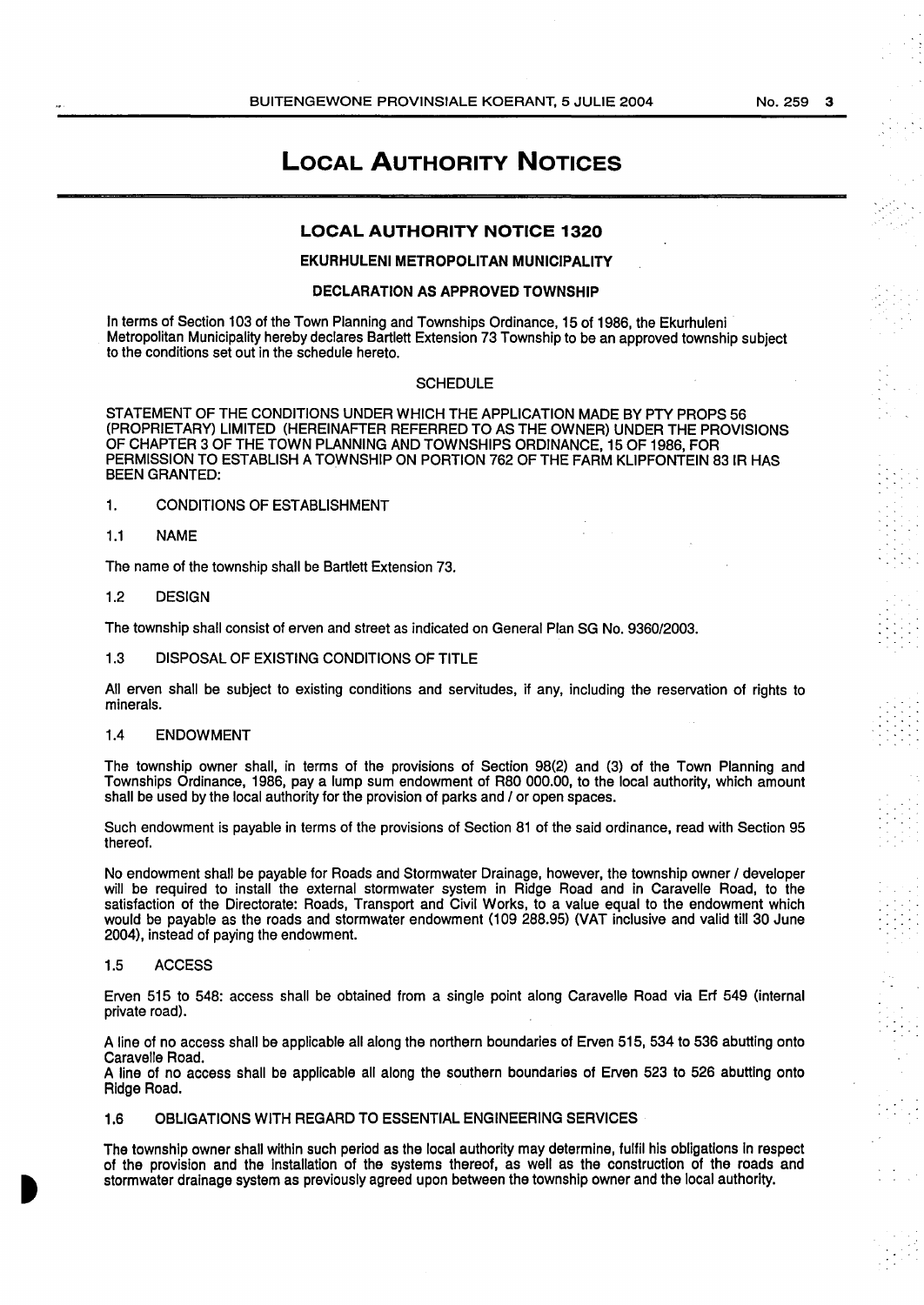#### 1.7 REMOVAL OR REPLACEMENT OF MUNICIPAL SERVICES

If, by reason of the establishment of the township, it should become necessary to remove or replace any existing municipal services, the cost thereof shall be borne by the township owner.

#### 1.8 DEMOLITION OF BUILDINGS AND STRUCTURES

The township owner shall at his own expense cause all existing buildings and structures to be demolished to the satisfaction of the local authority, when required by the local authority to do so.

## 2. CONDITIONS OF TITLE

The erven shall be subject to the following conditions imposed by the local authority in terms of the provisions of the Town Planning and Townships Ordinance, 1986.

#### 2.1 ALL ERVEN EXCEPT ERF 549 (PRIVATE ROAD)

- a. The erf is subject to a servitude, 2m wide, in favour of the local authority, for sewerage and other municipal purposes, along any two boundaries other than a street boundary, and in the case of a panhandle erf, an additional servitude for municipal purposes 2m wide across the access portion when required by the local authority: Provided that the local authority may dispense with any such servitude.
- b. No building or other structure shall be erected within the aforesaid servitude area and no large-rooted trees shall be planted within the area of such servitude or within 2m thereof.
- c. The local authority shall be entitled to deposit temporarily on the land adjoining the aforesaid servitude such material as may be excavated by it during the course of the construction, maintenance or removal of such sewerage mains and other works as it, in its discretion may deem necessary and shall further be entitled to reasonable access to the said land for the aforesaid purposes subject to any damage done during the process of the construction, maintenance or removal of such sewerage mains and other works being made good by the local authority.
- d. The erf may not be transferred without the written consent of the Eagles Nest Homeowners Association (association incorporated in terms of Section 21), registration number 2004/002886/08.
- e. The erf is entitled to a right-of-way servitude over Erf 549 (private road) in the township.
- 2.2 ERF 549 (PRIVATE ROAD)
- a. The erf is subject to a right-of-way servitude in favour of Erven 515 to 548 in the township.
- b. The entire ert is subject for sewerage, water reticulation, electrical purposes (excluding street lights) and other municipal purposes in favour of the local authority.

## **PLAASLIKE BESTUURSKENNISGEWING 1320**

## **EKURHULENI METROPOLITAANSE MUNISIPALETEIT**

#### **VERKLAARING TOT GOEDGEKEURDE DORP**

Ingevolge artikel 103 van die Ordonnansie op Dorpsbeplanning en Dorpe, 15 van 1986, verklaar die Ekurhuleni Metropolitaanse Munisipaleteit dat die dorp Bartlett Uitbreiding 73 tot 'n goedgekeurde dorp verklaar word onderworpe aan die voorwaardes soos in die bygaande Bylae uiteengesit.

## BYLAE

VERKLARING VAN DIE VOORWAARDES WAAROP DIE AANSOEK GEDOEN DEUR PTY PROPS 56 (EIENDOMS) BEPERK (HIERNA DIE AANSOEKDOENERS GENOEM) INGEVOLGE DIE BEPALINGS VAN HOOFSTUK 3 VAN DIE ORDONNANSIE OP DORPSBEPLANNING EN DORPE, 15 VAN 1986, OM TOESTEMMING OM 'N DORP OP GEDEELTE 762 VAN DIE PLAAS KLIPFONTEIN 83 IR TE STIG, TOEGESTAAN IS.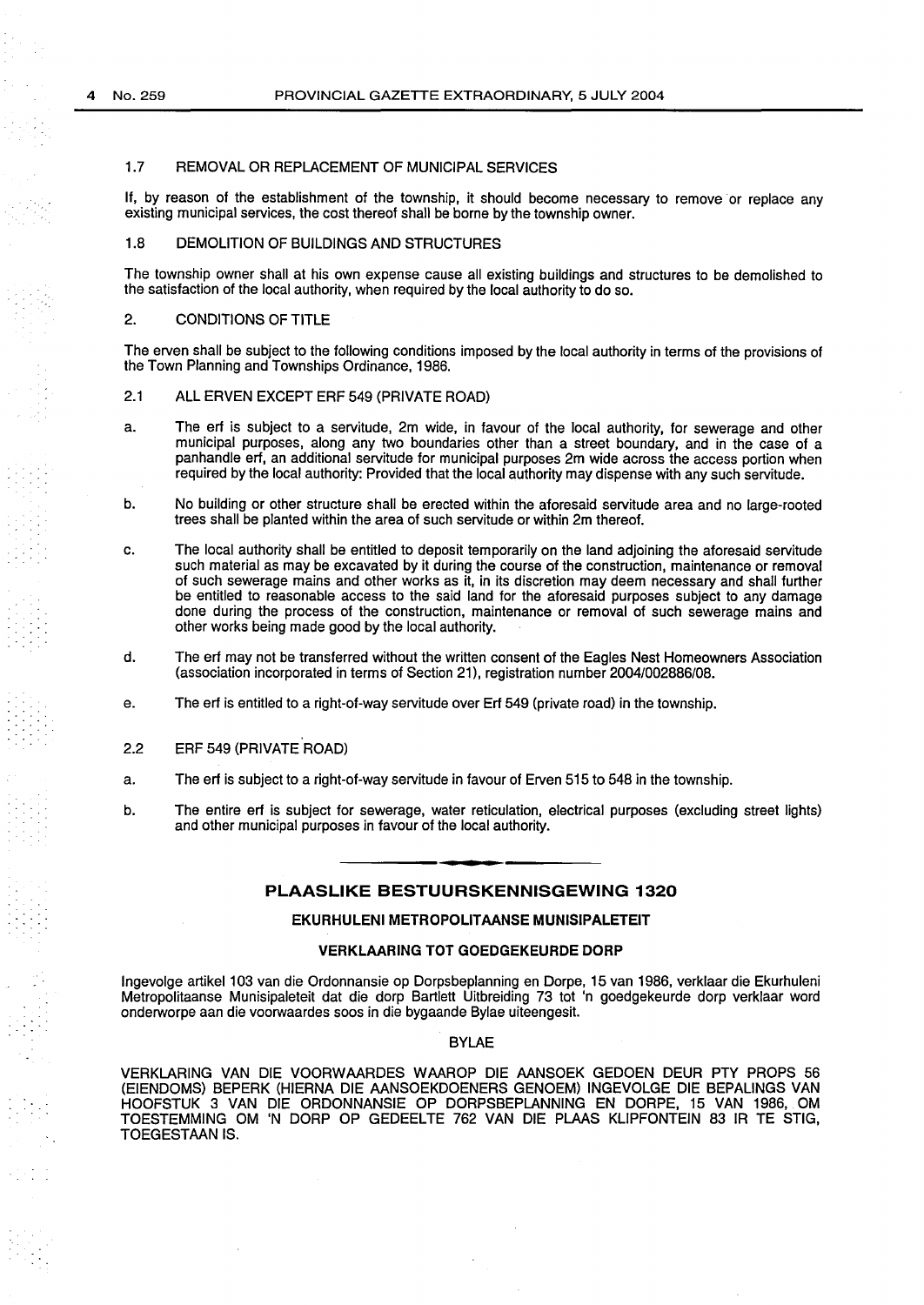**Contractor** 

contractors and

## 1. STIGTINGSVOORWAARDES

#### 1.1 NAAM

Die naam van die dorp is Bartlett Uitbreiding 73.

### 1.2 ONTWERP

Die dorp bestaan uit erwe en strate soos aangedui op Algemene Plan SG No. 9360/2003.

## 1.3 BESKIKKING OOR BESTAANDE TITELVOORWAARDES

Alle erwe moet onderworpe gemaak word aan bestaande voorwaardes en serwitute, as daar is, met inbegrip van die voorbehoud van die regte op minerale.

## 1.4 BEGIFTIGING

Die dorpseienaar moet ingevolge die bepalings van artikel 98(2) en (3) van die Ordonnansie op Dorpsbeplanning en Dorpe, 1986 as 'n begiftiging aan die plaaslike bestuur die bedrag van R80,000.00 betaal, welke bedrag deur die plaaslike bestuur aangewend moet word vir die voorsiening van grand vir parke en/of oopruimtes.

Sodanige begiftiging is betaalbaar ooreenkomstig die bepalings van artikel 81 gelees met artikel 95 van die voorgemelde ordonnansie.

Geen begiftiging is betaalbaar vir die strate en Stormwaterdreinering nie, alhoewel, die dorpseienaar/ontwikkelaar verantwoordelik is vir die lnstallering·van die eksterne stormwater sisteem in Ridge Weg en in Caravella Weg, tot die bevrediging van die Direktoraat: Strate, Transport en Siviele Werke, waarvan die waarde gelykstaande is aan die begiftiging betaalbaar vir die strata en stormwater (109 288.95) (BTW ingesluit en geldig tot 30 Junie 2004), instede van die betaling van die begiftiging.

## 1.5 TOEGANG

Erwe 515 tot 548: toegang meet verkry word vanaf 'n enkele punt in Caravella Straat via Erf 549 (interne privaatpad).

Geen toegang is toelaatbaar op die valle lengte van die Noordelike grense van erwe 515,534 tot 536, grensende aan Caravella Weg.

Geen toegang is toelaatbaar op die valle lengte van die Suidelike grense van erwe 523 tot 526 grensende aan Ridge Weg.

#### 1.6 VERPLIGTINGE TEN OPSIGTE VAN NOODSAAKLIKE INGINEURS DIENSTE

Die dorpseienaar sal, binne die tydperk soos bepaal deur die plaaslike bestuur, sy verpligtinge ten opsigte van die voorsiening en installering daarvan, asook die konstruksie van die strate en stormwaterdreinering sisteem soos voorheen ooreengekom tussen die dorpseienaar en die plaaslike bestuur.

## 1.7 VERWYDERING OF VERVANGING VAN MUNISIPALE DIENSTE

Indien dit, as gevolg van die stigting van die dorp, nodig word om enige bestaande munisipale dienste te verwyder of te vervang, moet die koste daarvan deur die dorpseienaar gedra word.

#### 1.8 SLOPING VAN GEBOUE EN STRUKTURE

Die dorpseienaar moet, op eie koste en wanneer deur die plaaslike bestuur verlang, aile bestaande geboue en strukture tot bevrediging van die plaaslike bestuur sloop.

 $\sim 3.2\%$ 

 $\omega = \omega - \omega$  $\sim 10$ 

and the company of the company of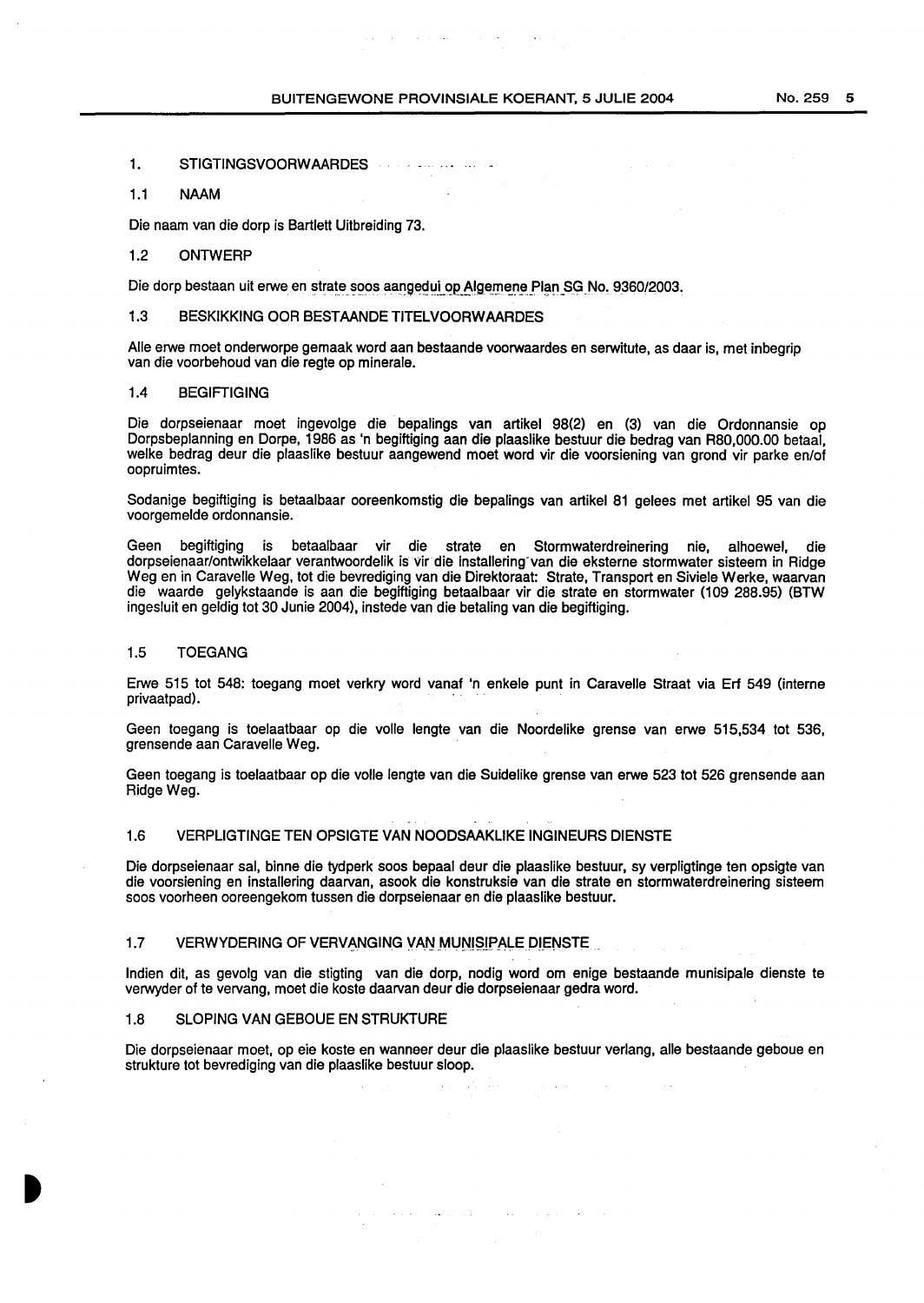#### 2. TITELVOORWAARDES

Die erwe is onderworpe aan die volgende voorwaardes opgel6 deur die plaaslike bestuur ingevolge die bepalings van die Ordonansie op Dorpsbeplanning en Dorpe, 1986:-

## 2.1 ALLE ERWE BEHALWE ERF 549 (PRIVAATPAD)

- a. Die erf is onderworpe aan 'n serwituut 2 m breed, vir riolerings en ander munisipale doeleindes, ten gunste van die plaaslike bestuur, langs enige twee grense, uitgesonderd 'n straatgrens en, in die geval van 'n pypsteelerf, 'n addisionele serwituut vir munisipale doeleindes 2 m breed oor die toegangsgedeelte, indian en wanneer velang deur die Plaaslike Bestuur: Met dian verstande dat die Raad van enige sodanige serwituut mag afsien. ·
- b. Geen geboue of ander struktuur mag binne die voorgenoemde serwituutgebied opgerig word nie en geen grootwortelbome mag binne die gebied van sodanige serwituut of binne 'n afstand van 2 m daarvan geplant word nie.
- c. Die plaaslike bestuur is geregtig om enige material wat deur hom uitgegrawe word tydens die aanleg, onderhoud of verwydering van sodanige rioolhoofpypleidings en ander werke wat hy volgens goeddunke noodsaaklik ag,. tydelik te plaas op die grond wat aan die voornoemde serwituut grens en voorts is die plaaslike bestuur geregtig tot redelike toegang tot gemelde grand vir die voormelde doel, onderworpe daaraan dat die plaaslike bestuur enige skade vergoed wat gedurende die aanleg, onderhoud of verwyderings van sodanige rioolhoofpypleidings en ander werke veroorsaak word.
- d. Die erf mag nie getransporteer word sonder die voorafverkreë geskrewe toestemming van die Eagles Nest Homeowners Association (assosiasie geinkorporeer kragtens Artikel 21), registrasie nommer 2004/002886/08.
- e. Die erf is geregtig op 'n reg-van-weg serwituut oar Erf 549 (privaatpad) in die dorp.
- 2.2 ERF 549 (PRIVAATPAD)
- a. Die erf is onderworpe aan 'n reg-van-weg serwituut ten gunste van Erwe 515 tot 548 in die dorp.
- b. Die erf is onderworpe aan 'n serwituut vir riolering, water netwerk, elektriese doeleindes (uitgesonderd straatligte) en ander munisipale doeleindes ten gunste van die plaaslike bestuur.

## LOCAL AUTHORITY NOTICE 1321

## EKURHULENI METROPOLITAN MUNICIPALITY

#### BOKSBURG AMENDMENT SCHEME 1114

The Ekurhuleni Metropolitan Municipality hereby, in terms of the provisions of Section 125(1) of the Town Planning and Townships Ordinance, 15 of 1986, declares that it has approved an Amendment Scheme being an amendment of the Boksburg Town Planning Scheme, 1991, comprising the same land as included in the township of Bartlett Extension 73.

Map 3 and the Scheme Clauses of the Amendment Scheme are filed with the Executive Director: Development Planning, fifth floor, Boksburg Civic Centre, c/o Trichardts and Commissioner Streets, Boksburg, and are open for inspection at all reasonable times.

This amendment is known as Boksburg Amendment Scheme 1114.

Paul Maseko City Manager . Civic Centre, Cross Street, Germiston Date: Notice Number: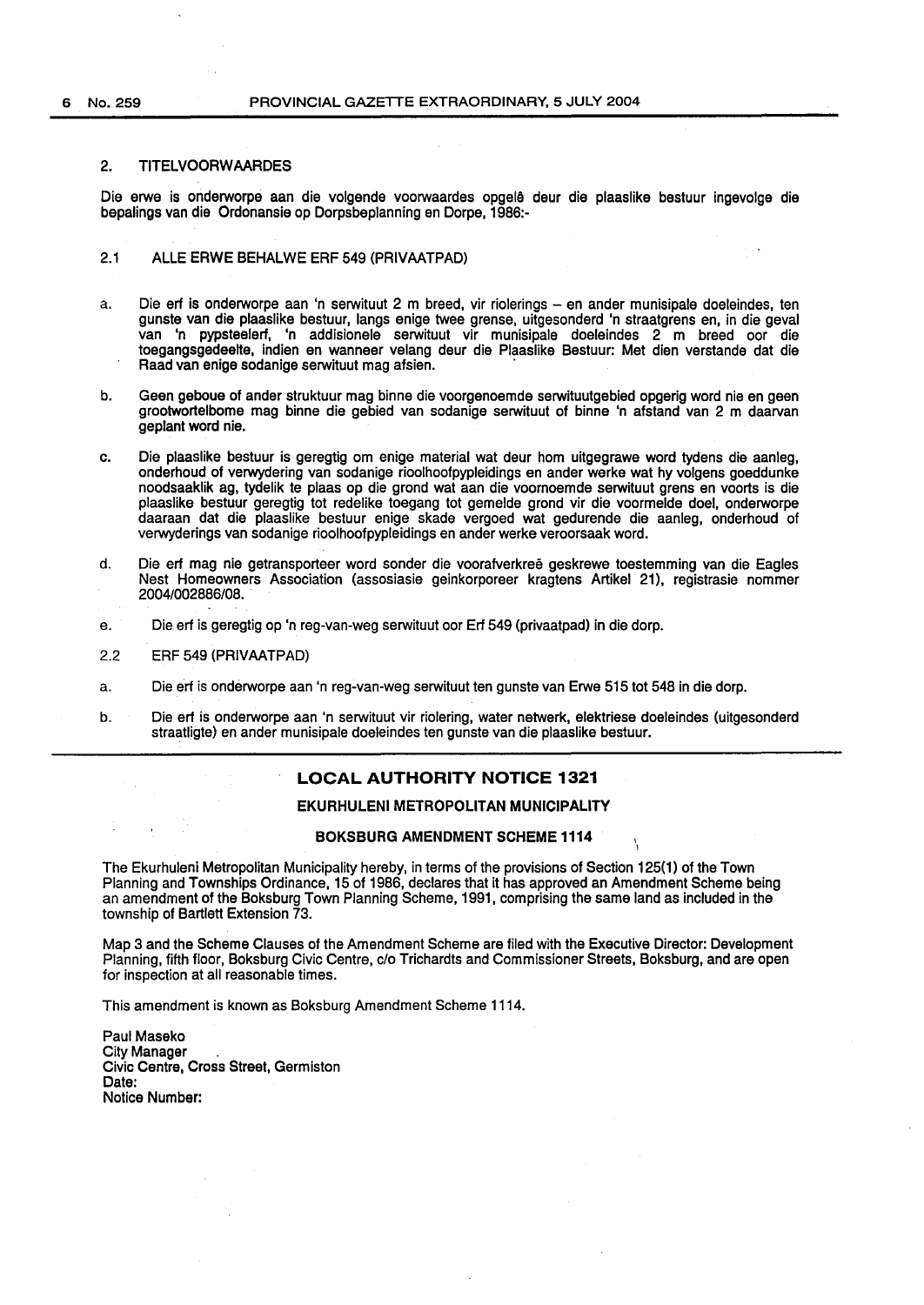## **PLAASLIKE BESTUURSKENNISGEWING 1321**

## **EKURHULENI METROPOLITAANSE MUNISIPALETEIT**

## **BOKSBURG WYSIGINGSKEMA 1114**

Die Ekurhuleni Metropolitaanse Munisipaleteit verklaar hierby, ingevolge die bepalings van artikel 125(1) van die Ordinnansie op Dorpsbeplanning en Dorpe, 15 van 1986, dat dit 'n wysigingskema synde 'n wysiging van die Boksburg Dorpsbeplanningskema, 1991, wat uit dieselfde grand as die dorp Bartlett Uitbreiding 73 bestaan, goedgekeur het.

Kaart 3 en die Skemaklousules van die Wysigingskema word vir bewaring gehou by die Uitvoerende Direkteur: Ontwikkelingsbeplanning, Vyfde vloer, hlv Trichardtstraat en Commissionerstraat, Boksburg, en is te aile redelike tye ter insae beskikbaar.

Hierdie wysiging staan bekend as Boksburg Wysigingskema 1114.

Paul Maseko Stadsbestuurder Burgersentrum, Crossstraat, Germiston Datum: Kennisgewingnommer: